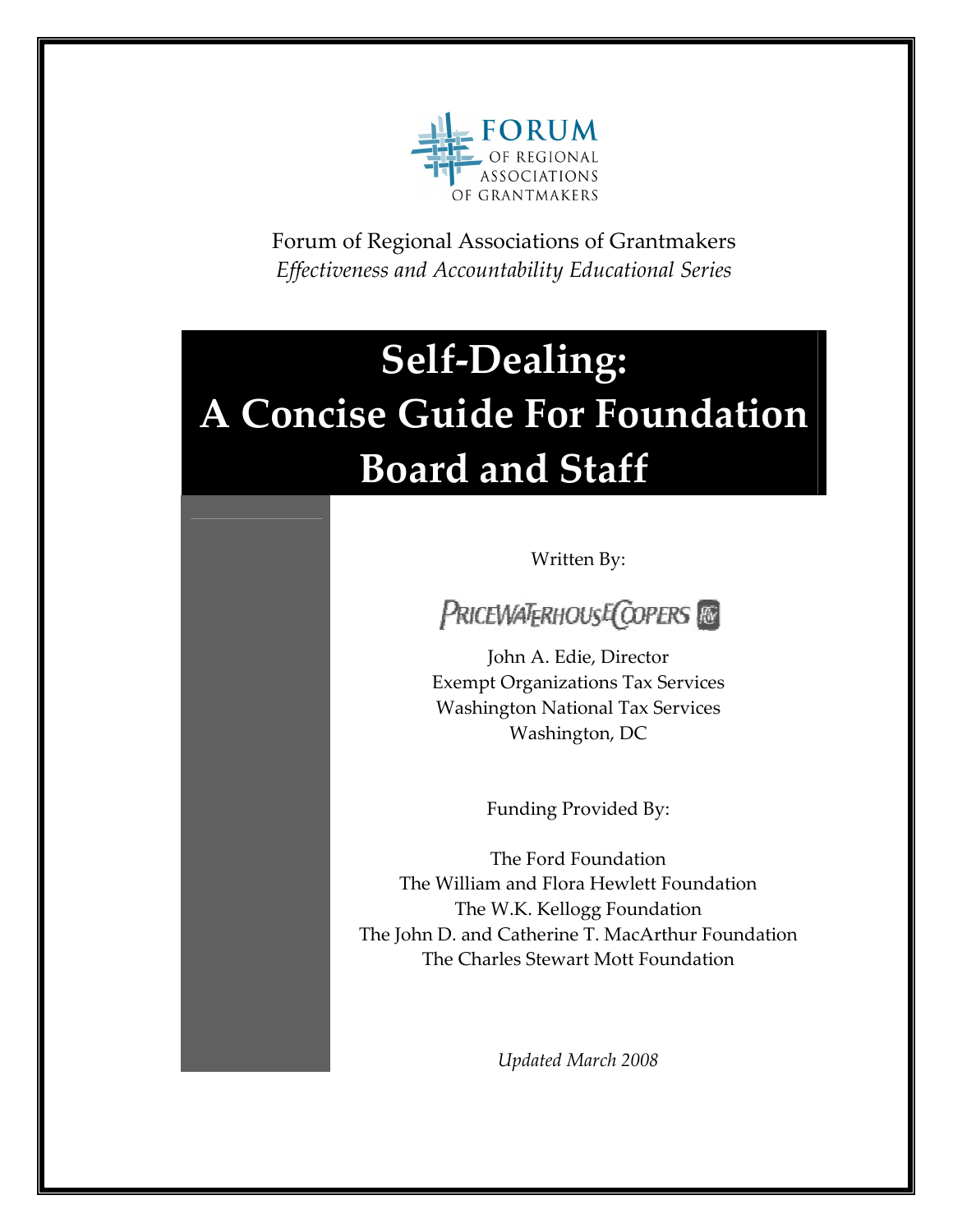# Self-Dealing: A Concise Guide For Foundation Board and Staff

# **Contents**

| Transactions During the Administration of an Estate10 |
|-------------------------------------------------------|
|                                                       |
|                                                       |
|                                                       |

John Edie is a Director with the Exempt Organizations Tax Services division of PricewaterhouseCoopers in Washington, DC and is the former General Counsel of the Council on Foundations.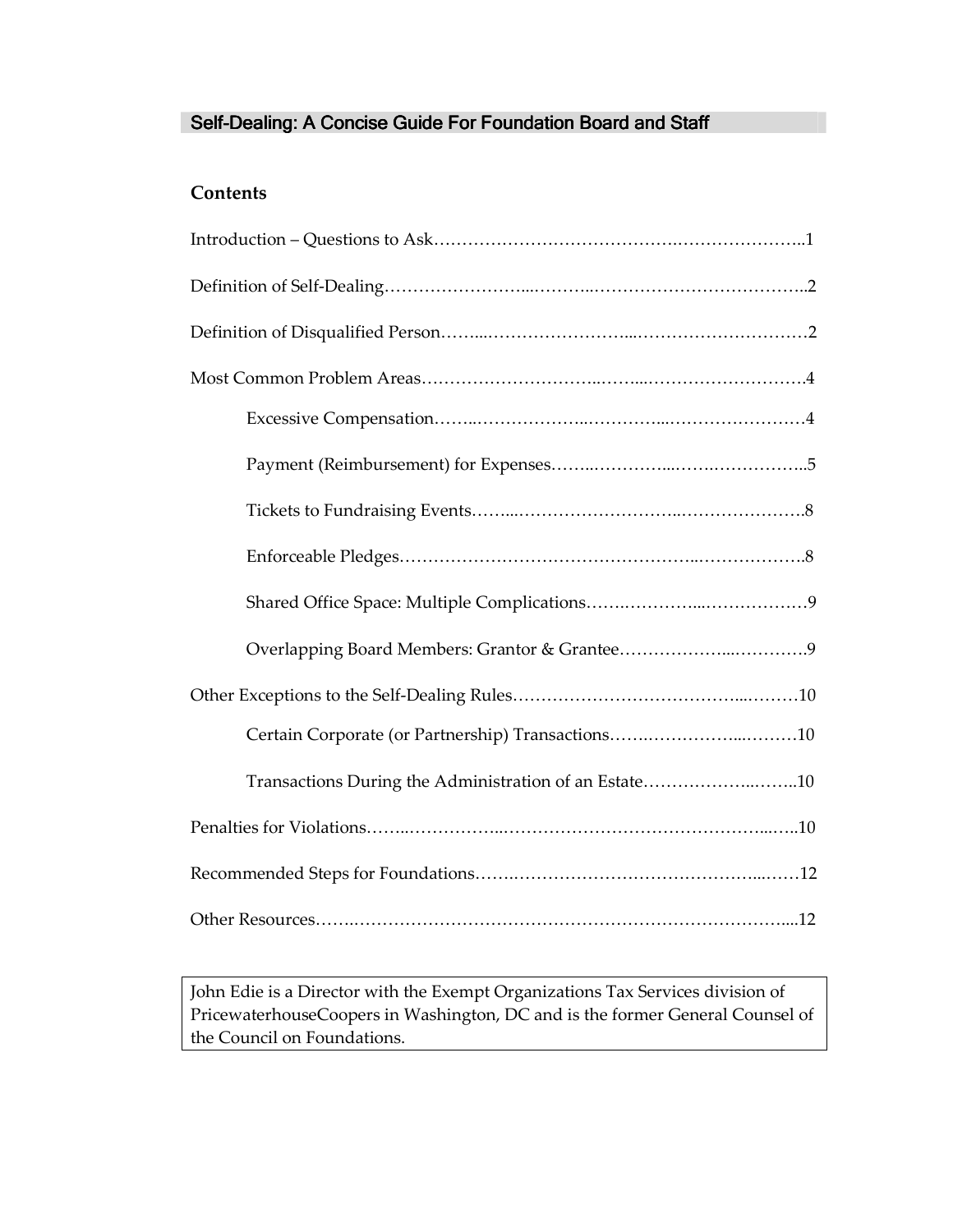This document was not intended or written to be used, and it cannot be used, for the purpose of avoiding tax penalties that may be imposed on the taxpayer. Foundation board and staff members are strongly urged to consult experienced tax advisors for guidance on specific issues.

#### **Introduction**

The origin of the rules against self-dealing for private foundations stems from the enactment of Section 4941 of the Internal Revenue Code as part of the Tax Reform Act of 1969. The self-dealing rules were just one of a series of prohibited actions initiated by Congress at that time to address negative activities by private foundations. Prior to 1969, the only enforcement sanction available to the Internal Revenue Service (IRS) was removal of a foundation's tax-exempt status. Today, the IRS can levy excise taxes on the foundation and (in some cases) on foundation managers when various prohibited activities occur. The rules and regulations regarding self-dealing have remained relatively constant over the past 36 years.

Whether the donor to a private foundation is an individual, a family, or a forprofit company, it is important to understand that once cash or other assets are gifted (or bequeathed) to a private foundation, those assets then belong to a separate legal entity that is subject to many restrictions. Said as plainly as possible:

# "It's not your money anymore."

Many donors get into trouble by not understanding this important distinction and making the mistake of thinking that private foundation assets are simply another source of funds so long as any payment seems fair and charity benefits. Unfortunately, a private foundation payment can be completely fair, benefit charity, and still be an act of self-dealing.

# **Here are some "hot button" questions that reflect common foundation pitfalls in this area:**

- Do you pay for (or reimburse) any travel (or other) expenses for spouses?
- Are foundation purchased tickets to fundraising events used by spouses?
- Do foundation grants ever satisfy the pledge of a board or staff member?
- How do you know if staff compensation and/or board fees are reasonable?
- Beyond compensation, are there any financial transactions between the foundation and any board or staff member?
- Are the foundation offices shared with any related parties (family, corporate)?
- Do you have an up-to-date Conflicts of Interest policy?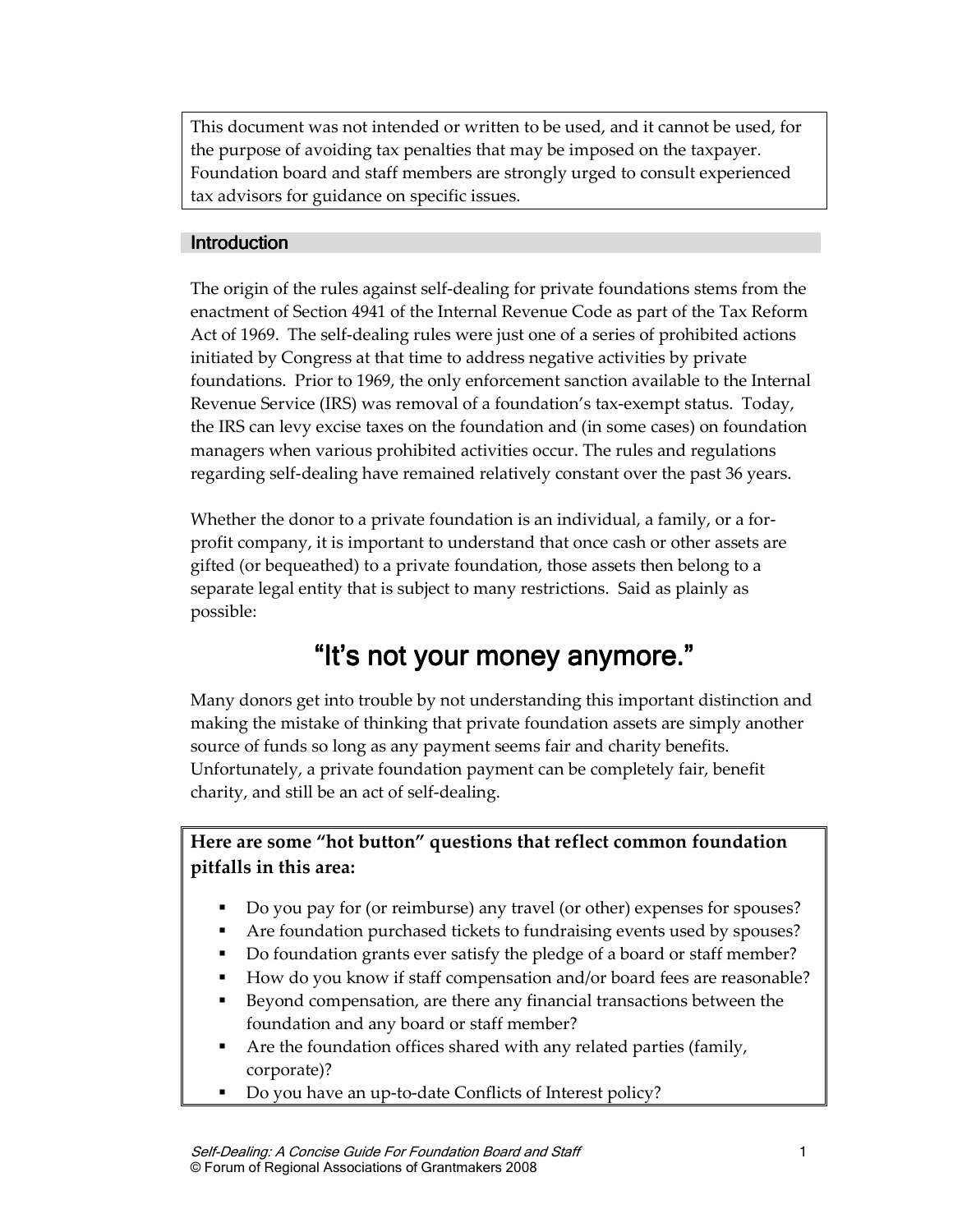### Definition of Self-Dealing

In basic terms, the rules against self-dealing are broad and far-reaching. They generally prohibit any *direct* financial transaction between the foundation and virtually all persons closely related to the foundation. Those persons are known as "disqualified persons" and are defined below. Even if the financial transaction is between the private foundation and an unrelated third party, the act can be a violation of the self-dealing rules if the transaction provides an *indirect* financial or economic benefit to a foundation insider.

The law and regulations specifically identify certain acts of self-dealing between a foundation and its disqualified persons including:

- Buying and selling property from or to a disqualified person, even on terms that are favorable to the foundation;
- Renting property to disqualified persons, or leasing property from disqualified persons except on a rent-free basis;
- **Lending money or extending credit to disqualified persons, or borrowing** money from disqualified persons except on an interest-free basis;
- Paying excessive compensation to disqualified persons;
- **Paying (or reimbursing) unreasonable or unnecessary expenses of a** disqualified person;
- Allowing disqualified persons to use a foundation's income, assets or facilities, except for goods or services that are furnished to them on the same terms as are furnished to other members of the public;
- Satisfying the enforceable pledge of a disqualified person; and
- Making payments to certain government officials.

Foundation managers often mistakenly believe that a transaction with an insider is acceptable if it is fair or more than fair to the foundation. Unfortunately, this belief is usually wrong. There can be an act of self-dealing even if the transaction results in a significant benefit to the foundation (example: a member of the governing board rents out office space to the foundation at 50 percent below fair market value).

#### Definition of a Disqualified Person

In general, disqualified persons are individuals that are closely related to the foundation, sometimes referred to as insiders. The definition also includes certain legal entities (such as corporations, partnerships or trusts) where disqualified persons have significant interests. Said another way, these persons (and legal entities) are "disqualified" from entering into any financial transaction with the foundation.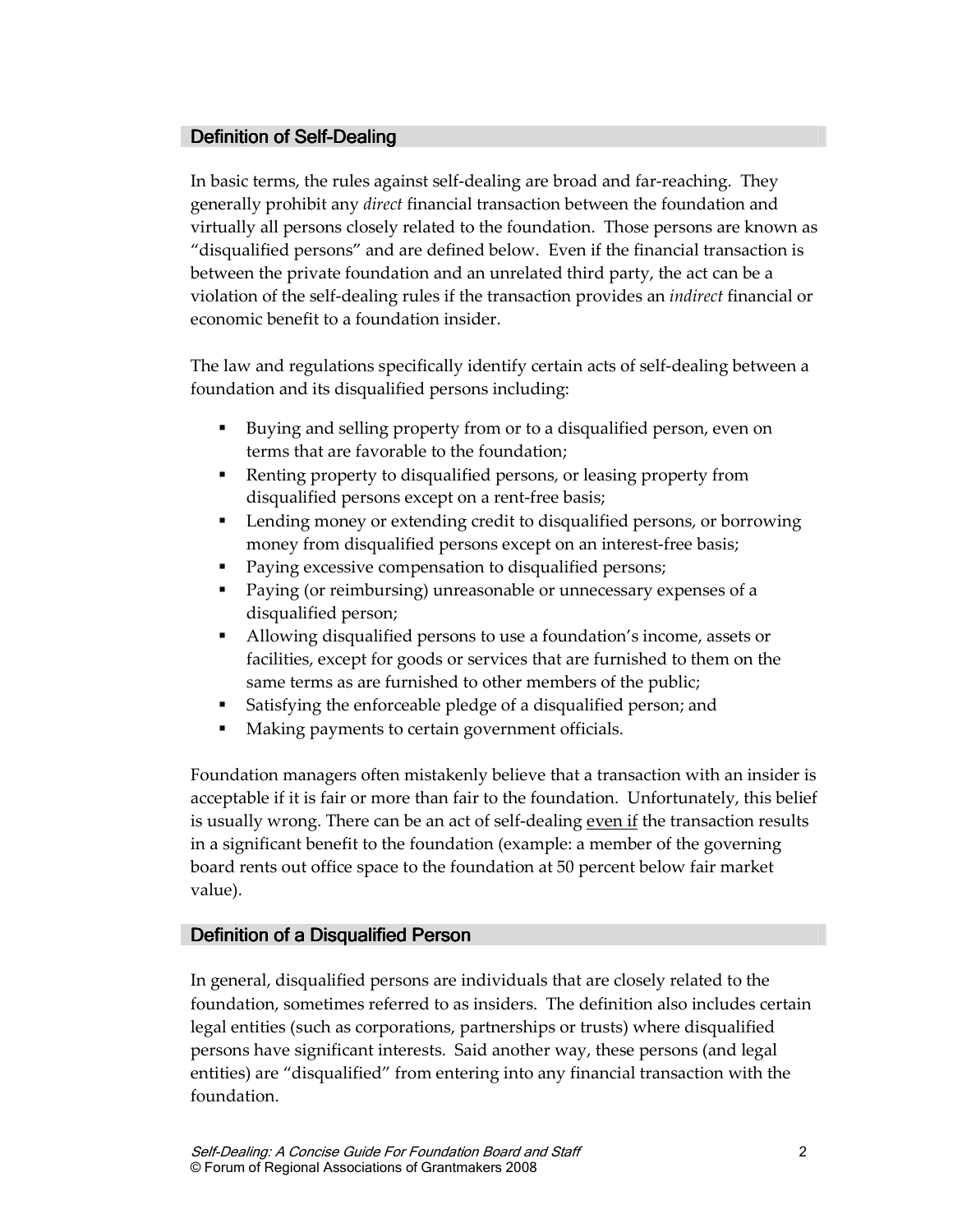The tax code is quite specific in defining which *individuals* are disqualified persons:

- Members of the foundation's governing board (trustees, directors)
- Officers of the foundation (CEO, treasurer, etc.)
- **Other foundation managers, meaning any person (including any** employee) who has authority to act on behalf of the foundation
- Substantial contributors to the foundation (see below)
- Family members of each person noted in the four bullets immediately above (including ancestors, spouses, children, grandchildren, greatgrandchildren and the spouses of children, grandchildren or greatgrandchildren). Note that siblings (brothers and sisters) of disqualified persons are not disqualified unless they become disqualified for a different reason (such as becoming a board member or a substantial contributor)
- Certain government officials (includes all elected executive or legislative persons and any person in the executive, judicial or legislative branch above a certain grade level).

In addition, certain legal entities fit within the definition of disqualified person:

- A corporation in which at least 35 percent of the voting power is owned by disqualified persons;
- A partnership in which 35 percent of the profits interest is owned by disqualified persons; and
- A trust or estate in which 35 percent of the beneficial interests are owned by disqualified persons

Most substantial contributors are the main donors to a private foundation – as an individual, a family or a corporation. However, any individual, corporation, partnership or trust can become a disqualified person if such person or legal entity meets the definition of a substantial contributor. There are two requirements for becoming a substantial contributor:

- The person or entity must contribute or bequeath (in the aggregate) at least \$5,000; and
- The total amount contributed by that person or entity must exceed two percent of the total contributions ever received by the foundation by the end of the foundation's tax year during which the donation was made.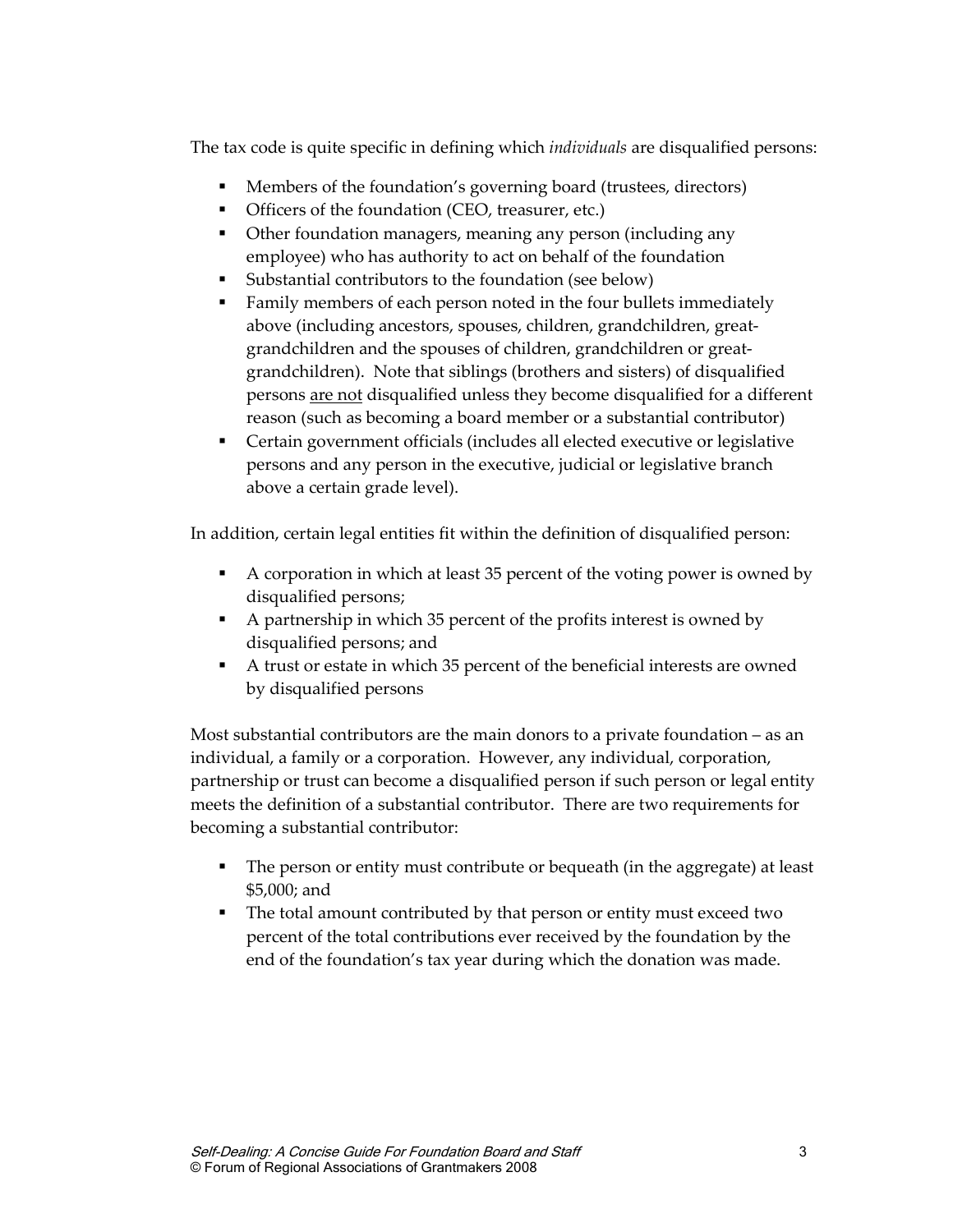#### Most Common Problem Areas

#### **Excessive Compensation**

Examples of excessive compensation (trustee fees and compensation to top level staff) have received extensive attention from the media. These reports led to increased examination by the Internal Revenue Service and legislative efforts by Congress to limit this type of abuse. A discussion paper issued by the staff of the Senate Finance Committee in June of 2004, recommended prohibiting trustee fees altogether. In its June (2005) report to the Finance Committee, the Panel on the Nonprofit Sector discouraged payment of compensation to board members by charitable organizations. No legislation on this matter has been introduced to date.

Reasonable Compensation Exception. The self-dealing restrictions are quite broad in their scope prohibiting virtually all financial transactions between the foundation and any disqualified person. But, for obvious reasons, it would be highly impractical to prohibit paying reasonable compensation to disqualified persons in every circumstance. For example, without the reasonable compensation exception to the self-dealing rules, it would be a violation for a private foundation to pay salary and benefits (no matter how reasonable) to hire a President and CEO (who would become a disqualified person as a foundation manager once hired).

Basic Rule. The self-dealing rules state that it is not a violation to pay compensation to a disqualified person for personal services which are reasonable and necessary in carrying out the exempt purposes of the private foundation. There are three key elements that must be satisfied to take advantage of this important exception: necessary, reasonable and personal services. Here is a closer look at each requirement:

 *Necessary*. In broad terms, the requirement that a service be necessary means that the activity is consistent with the charitable purpose and mission of the foundation. For example, if a foundation were to pay for investment services at a reasonable fee for the benefit of children of a board member, (while satisfying the reasonable and personal services requirements) such payment would be a self-dealing violation because providing such services in no way furthers the exempt purposes of the foundation and is not necessary.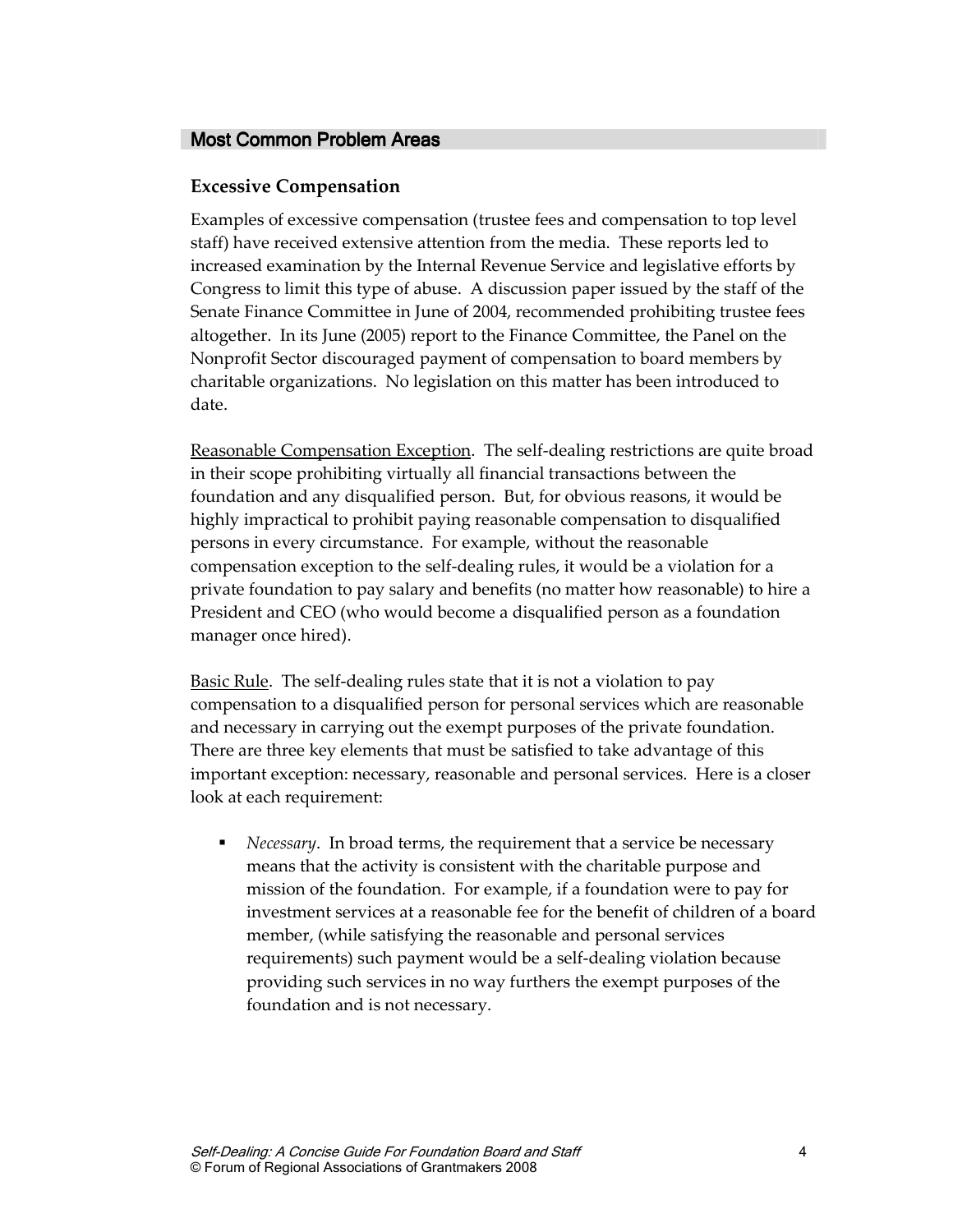- *Reasonable*. Compensation must be reasonable and not excessive. The IRS does not provide specific dollar amounts or an acceptable range of compensation levels. Rather, "reasonable" is defined as what would ordinarily be paid for like services by like enterprises under like circumstances. Many foundations hire independent firms to provide studies of comparable compensation for key positions. The annual Grantmakers Salary and Benefits Report of the Council on Foundations provides high, low, median and mean compensation levels for most positions typically found at foundations. When examining the issue of reasonable compensation, the IRS will look at the complete compensation package (salary, bonuses, fringe benefits, deferred compensation and any other benefits such as use of an automobile).
- *Personal Services*. Even if a service is necessary and the amount of compensation is reasonable, such payment will not qualify under the reasonable compensation exception unless the service provided is "personal." Foundation governing board and normal staff positions are considered personal. However, the IRS limits what it considers "personal" to only those services that have been clearly identified in Treasury regulations or IRS rulings. Identified services include: general banking services (such as checking accounts, savings accounts and safe-keeping activities), legal services, accounting services, investment services, and the services of a broker acting as an agent (but not a dealer that buys from the foundation and resells to third parties). Examples of services that are not personal would include commercial property management services, interior decorating, information technology services and many other services provided by independent consultants.

#### **Payment (Reimbursement) For Expenses**

Another important exception to the self-dealing rules allows a private foundation to reimburse (or pay for) the expenses of a staff member (employee) or a member of the governing body (trustee, director, officer) so long as the expenses are necessary in performing the exempt activities of the foundation and the amount of the expense is reasonable.

Even if an expense is reasonable, a violation can occur if incurring the expense was not necessary. Common travel expenses are deemed necessary for such normal activities of a foundation such as attending a board meeting, conducting a site visit to an actual or potential grantee or attending a conference whose offerings are directly related to the charitable or investment interests of the foundation. Examples of expenses that could be considered unnecessary are paying for golf greens fees in conjunction with a board retreat or for movies in a disqualified person's hotel room.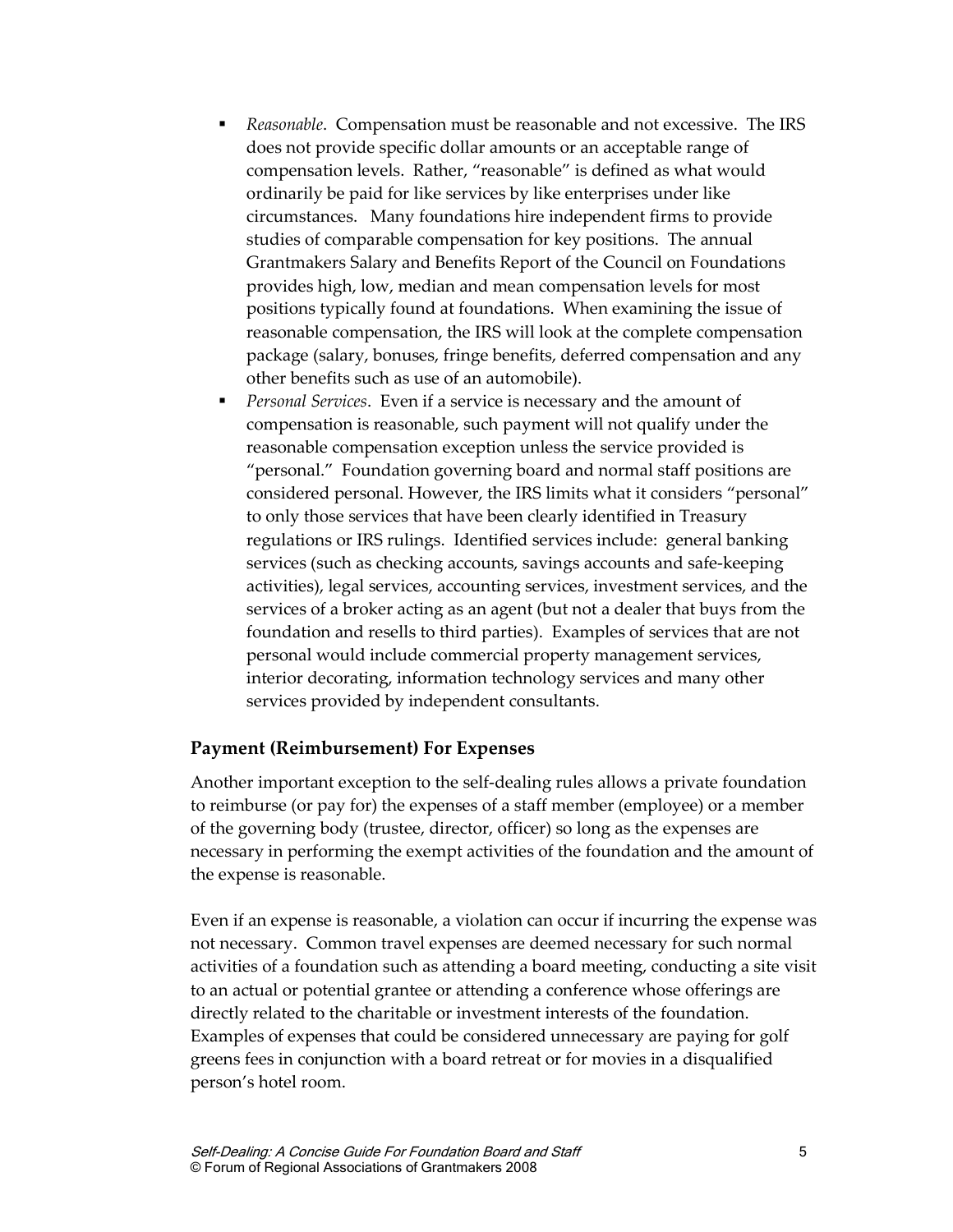In addition, it is a violation for a foundation to pay the travel costs of a family member who is not an employee or board member unless that person has legitimate foundation responsibilities to perform. Spouses, children, children's spouses, grandchildren and grandchildren's spouses are all disqualified persons. If a family member has no duties or responsibilities for the operation of the foundation, paying such family member's travel expenses is a violation of the selfdealing rules – no matter how reasonable the costs may be. Foundation assets may not be used to finance a family reunion. In short, payment of the travel expenses of a non-involved family member is not necessary in performing the exempt activities of the foundation. However, there are two circumstances where such payments could be made and avoid a violation:

- *Delegated Duties*. When the governing board of a foundation delegates legitimate and responsible duties to disqualified persons, their reasonable expenses may be reimbursed. For instance, if a foundation establishes a committee of its governing board to review and recommend to the board grant recipients in a particular field of grantmaking, interested and qualified family members could be appointed to that committee. Reimbursement of their necessary and reasonable travel expenses would not be a violation.
- *Treat Travel Expenses as Compensation to Board or Staff Members*. As noted earlier, reasonable compensation is a major exception to the self-dealing rules. If the travel expenses of a family member (spouse, child, etc.) are treated as compensation to the board member or staff member whose family member is traveling, self-dealing can be avoided if the amount is reasonable and is treated as income to the board or staff member.

#### **Example:**

A board member of the foundation attends a conference on family foundations; the foundation pays for the reasonable travel expenses of the board member and the board member's spouse (\$1,000 for each). The \$1,000 spent by the foundation for the board member is reasonable and necessary and, therefore, not a violation. However, attendance by the spouse is not necessary, even though the expenses are reasonable. On the other hand, if the foundation treats the \$1,000 spent on the spouse's travel as compensation to the board member (normally by issuing a Form 1099 to the board member that includes such amount), and the resulting total compensation to the board member is still reasonable, no violation occurs.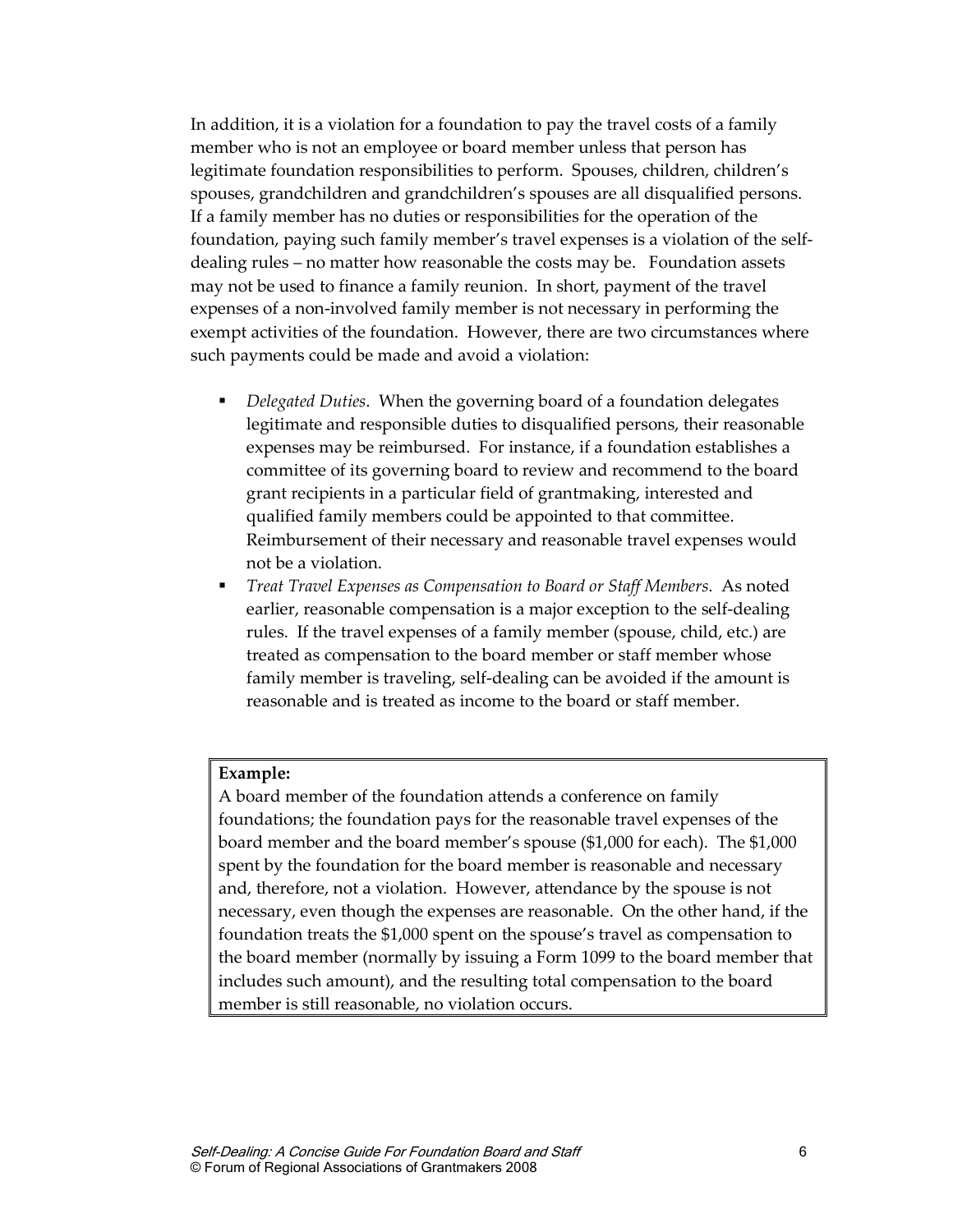It is also common for expenses to be challenged as unreasonable. The IRS has been reluctant to provide much guidance in this area preferring to examine each case based on its particular facts and circumstances.

Many problems arise when the expense involves travel costs. Media reports in recent years have called critical attention to first class travel, luxury accommodations and the use of private jets, chartered planes and limousines. In 2003, the House of Representatives passed legislation (H.R. 7) that would have discouraged certain types of travel. While this bill did not make such travel illegal, it said that any such expenses could not count as "qualifying distributions" in meeting a private foundation's 5 percent payout requirement. The travel expenses so limited were any air travel that was not on a regularly scheduled commercial airline and that cost more than coach fare – thus limiting use of private jets or chartered airplanes and first class (or business) class tickets. Travel expenses continue to be a Congressional concern.

In the absence of clearer guidance, many foundations take a conservative approach to reimbursement of expenses and provide board members and staff with detailed guidance through board adoption of a foundation travel policy that often includes some version of an "accountable plan." In the for-profit context, the tax deductibility of an employee's business expenses depends upon whether the reimbursement or expense allowance is made pursuant to an accountable or nonaccountable plan. For a private foundation, adopting a travel policy that incorporates the accountable plan approach is a recommended practice. There are three required elements for such a plan:

- *Foundation Business Connection***:** Payments are to be made in connection with the performance of services as an employee (or board member) of the foundation.
- *Substantiation***:** The employee (or board member) generally is required to submit documentation, such as receipts, to support each claimed expense. The substantiation statement provided by the employee (or board member) must contain certain information, including the expense amount, the time, place, and description of expense.
- *Return Of Amounts In Excess Of Expenses*: An employee (or board member) must return amounts received in excess of those substantiated within a reasonable period of time.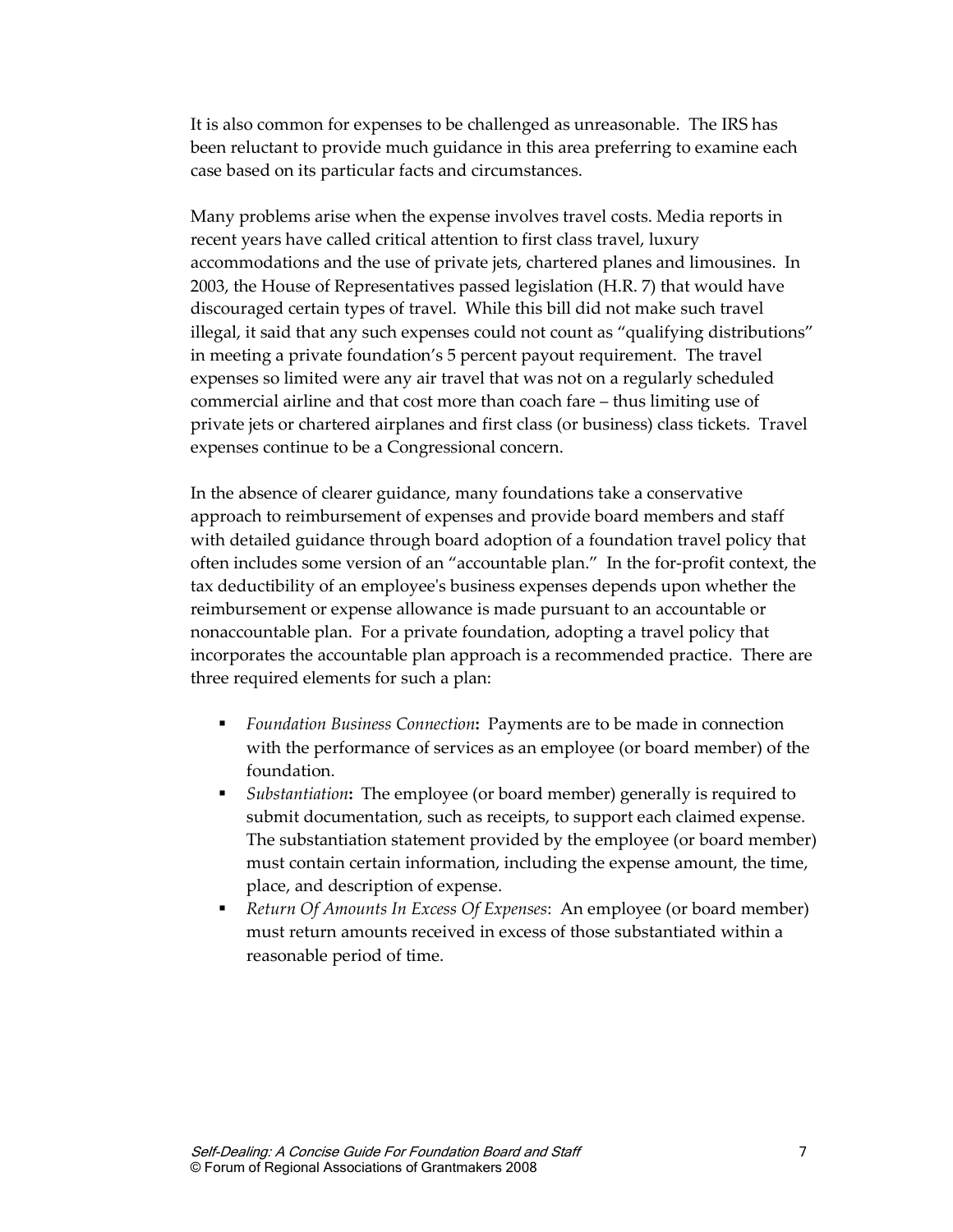#### **Tickets To Fundraising Events**

Most significant fundraising events typically provide some tangible, economic goods or services to the attending ticket holder (dinner, entertainment, receptions, greens fees, etc.). An individual or corporate taxpayer purchasing such a ticket may not claim a charitable deduction for the full price of the ticket. The deduction must be reduced by the value of the goods and services provided to the purchaser. When the ticket is purchased by a private foundation, there is a possible violation of the self-dealing rules. A violation occurs if assets of a private foundation are used to provide a tangible, economic benefit (dinner, entertainment) to a disqualified person, as discussed below.

Person Using the Ticket. A key factor with respect to fundraising events is who uses the ticket. In one case, the IRS has ruled that if a board member (or other manager) of a private foundation uses the ticket (where economic, tangible benefits are provided) and such person's attendance at the function was reasonable and necessary in the performance of his or her duties for the foundation (grantee oversight, evaluation, etc.), then no self-dealing occurs. However, if the ticket is used by a disqualified person who has no such duties (for example, use by the spouse or child of a board member), then the use of the ticket is a violation.

No Bifurcation. The IRS has also ruled that the foundation may not split up (or bifurcate) the cost of the ticket whereby the user of the ticket pays for the value of the tangible benefits received (such as a dinner) and the foundation pays the balance of the ticket price. The IRS position is that "but for" the foundation paying the balance of the ticket price, the ticket could not be purchased.

#### **Enforceable Pledges**

The self-dealing regulations explicitly prohibit a foundation from satisfying the enforceable pledge of a disqualified person. Whether or not a pledge is enforceable is determined by state law and may vary slightly from state to state, but signed, written pledges that a charity relies upon are likely to be viewed as enforceable. The theory here is that an enforceable pledge of a disqualified person is that individual's (or that entity's) personal debt or obligation and, therefore, such person should not be relieved of that personal debt through the use of funds belonging to a charitable foundation. Persons or corporations that prefer to have their foundation fulfill a pledge should make certain that the foundation is making the pledge, not the person or corporation.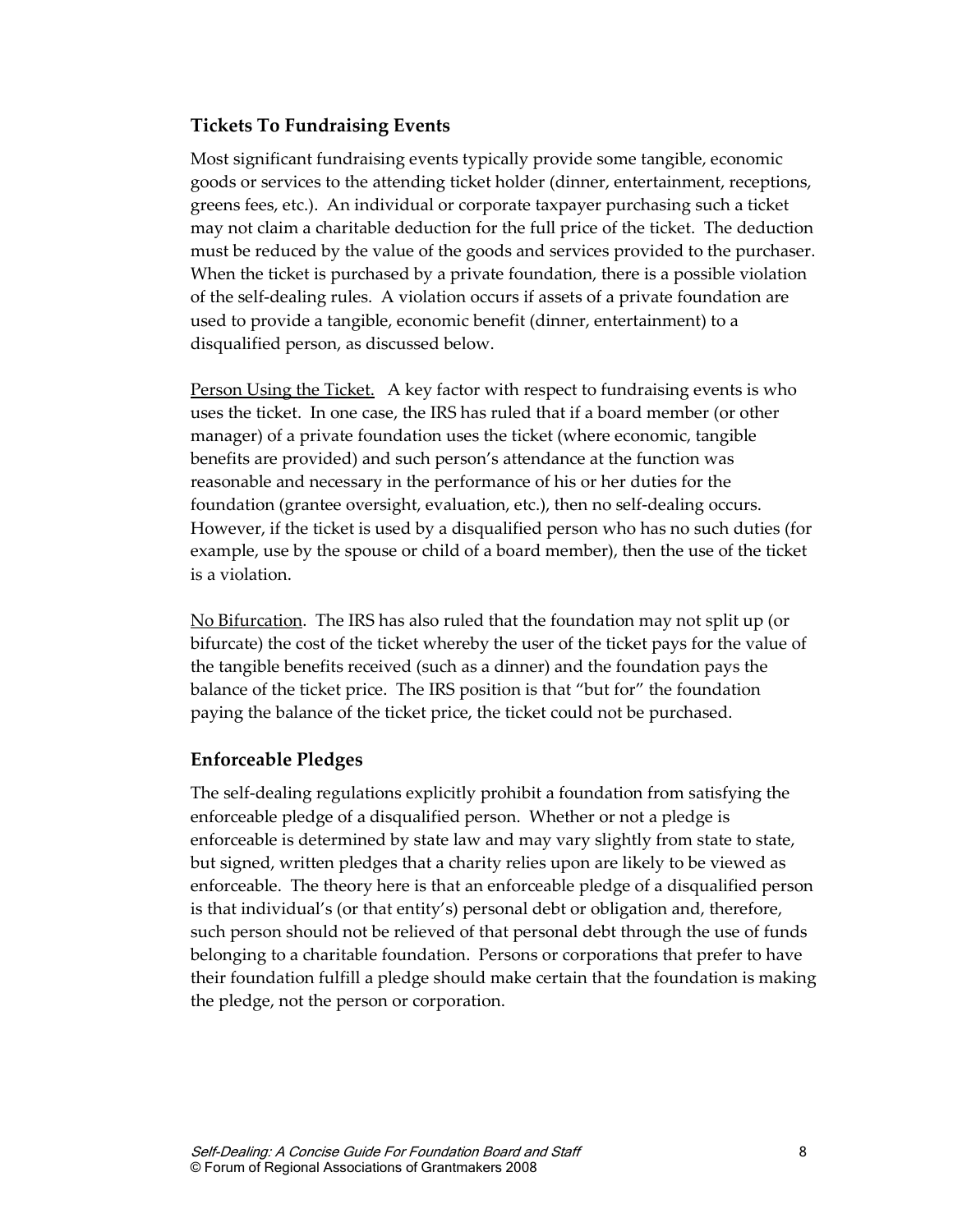# **Shared Office Space: Multiple Complications**

It is not uncommon for a family business or a for-profit company to locate the family foundation or the company foundation within the same office space. No problems arise if the family or the company pays for all the expenses such as rent, utilities, copying, telephone, reception, etc. However, if the family foundation or the company foundation pays for some of these expenses, self-dealing violations can occur.

- *Rent*. The self-dealing rules make clear that a foundation may not pay rent (in any amount other than zero) to a disqualified person even if the amount is reasonable. Thus, if the foundation subleases from the family business or the corporation, a violation occurs. Simply reimbursing the family business or corporation for its share of the rent would also be a violation. Self-dealing may be avoided if the foundation enters into a separate leasing arrangement with a third party landlord (who is not a disqualified person).
- *Services Related to Rent*. It is possible for the foundation to share in related services such as janitorial, utilities or other maintenance costs by paying its fair share directly to the service provider (such as to the janitorial service company) rather than to the family office or the parent corporation. Careful documentation should be kept to justify the determination of fair share.
- *Leased Office Equipment*. Similarly, splitting up the costs of leased equipment (copying, fax machine, etc.) on an appropriate, fair share basis avoids self-dealing violations if the payment is made to a third party vendor that is not a disqualified person.
- *Main Exception in Sharing Situations*. The disqualified person (family business or for-profit company) may furnish goods, services, or facilities to the foundation when such provision is without charge and when the goods, services or facilities are used exclusively for a charitable purpose.

# **Overlapping Board Members: Grantor & Grantee**

It is common for a foundation to make a grant to a public charity where a board member of the foundation (the grantor) is also on the board of the charity (grantee). The self-dealing regulations specifically state that a grant by a private foundation to a public charity will not be a violation "merely" because one of the public charity's officers, directors or trustees is also a manager (director, trustee, etc.) of, or a substantial contributor to, the foundation. Even though no selfdealing violation occurs, some observers believe that such a grant decision presents a conflict of interest. Thus, many foundations incorporate a "best practice" approach to such a situation by adopting a conflict of interest policy that requires any board member of the foundation who has the conflict to disclose the details of the situation and not participate in the vote to award the grant.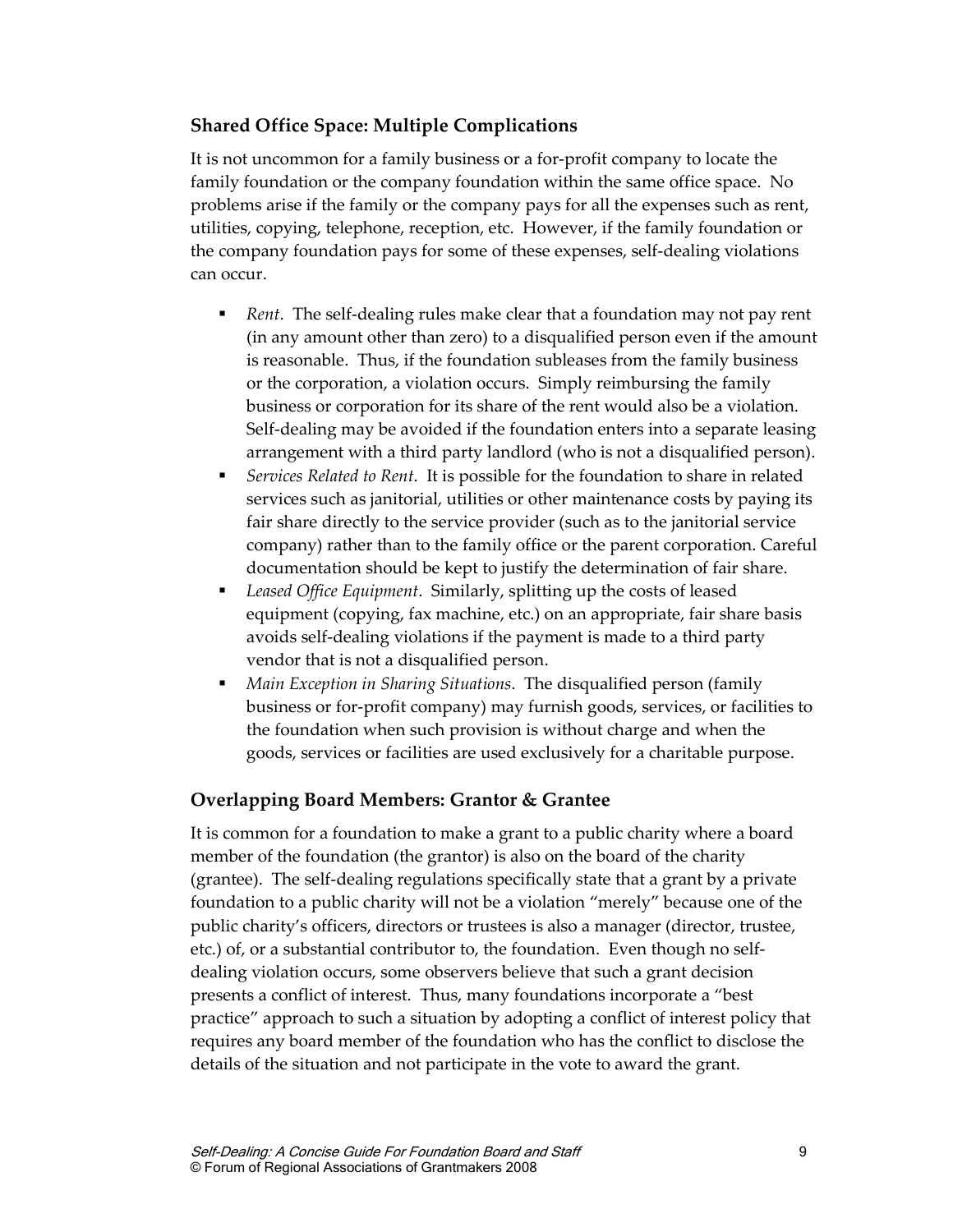# Other Exceptions to the Self-Dealing Rules

In addition to the main exceptions to the self-dealing rules (reasonable compensation and payment of reasonable expenses), there are two other exceptions that should be noted:

Certain Corporate (or Partnership) Transactions. In enacting the self-dealing rules, Congress did not want to prevent certain, legitimate business transactions where all parties are given the same opportunities. Thus, any transaction between a private foundation and a corporation, or partnership, that is a disqualified person will not be an act of self-dealing if such transaction is pursuant to any liquidation, merger, redemption, recapitalization, or other corporate adjustment, organization or reorganization so long as all of the securities (or partnership interests) of the same class as that held by the foundation are subject to the same terms and such terms provide for receipt by the foundation of no less than fair market value.

Transactions During the Administration of an Estate. Frequently, assets such as stock or partnership interests are bequeathed to a foundation and are under the administration of an estate prior to actual transfer to the foundation. Congress allowed for some extra flexibility here as well. There is no self-dealing violation where there is a transaction with respect to a private foundation's interest or expectancy in property held by an estate (or revocable trust, including a trust that has become irrevocable on a grantor's death), regardless of when title to the property vests under local law, if specific, detailed requirements are satisfied that include:

- The administrator or executor has the power to sell or reallocate the property
- The transaction is approved by the court having jurisdiction over the estate (or over the foundation)
- Such transaction occurs before the estate is terminated, and
- The estate (or trust) receives an amount which equals or exceeds the fair market value of the foundation's interest or expectancy in such property

#### **Penalties for Violations**

While flagrant and repeated acts of self-dealing can lead to severe penalties for a private foundation (and even recovery of assets equal to the value of all tax benefits derived), the self-dealing rules are designed to provide a sanction where the penalty (in the form of an excise tax) is applied to the wrongdoer (or selfdealer) – or possibly to a foundation manager participating in the transaction – and is measured as a percentage of the amount involved. The foundation itself is not assessed for a violation of the self-dealing rules.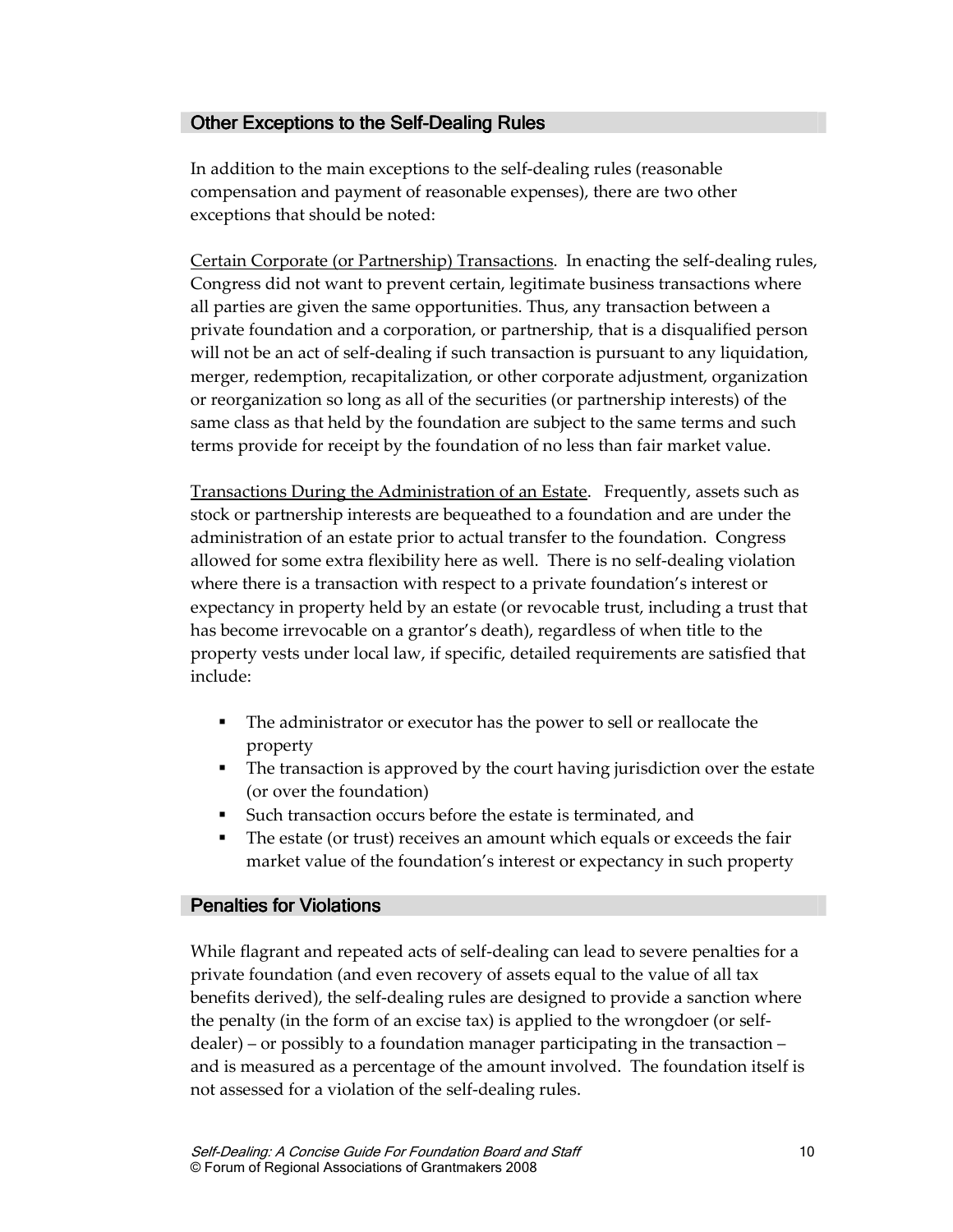10% Initial Tax on the Self-Dealer. When a violation occurs, the disqualified person (individual or legal entity) who enters into the financial transaction with the foundation is the "self-dealer" and the excise tax applied to that person (or entity) is 10 percent of the amount involved (but see discussion of multi-year violations below). For example, if a foundation paid the travel expenses for the spouse of a board member (where the spouse had no foundation duties), the spouse could be assessed a tax equal to 10 percent of the expenses and would be required to repay the expenses to the foundation.

5% Initial Tax on the Foundation Manager. In addition, an excise tax of 5 percent of the amount involved may be assessed to any foundation manager (board member or employee) who participates in an act of self-dealing, knowing that it is such an act, unless such participation is not willful and is due to reasonable cause (such as reliance on written opinion of legal counsel). This tax on the foundation manager may not exceed \$20,000 for each act of self-dealing.

Correction. In addition to paying the excise tax, the self-dealer must correct (or undo) the transaction to the extent possible (such as paying back the travel expenses – see above) but in no case shall the resulting financial position of the foundation be worse than that which would be the case if the disqualified person were dealing under the highest fiduciary standards.

Potential for Multi-Year Penalties. Until an act of self-dealing is corrected, an excise tax can be applied to the self-dealer and to participating foundation managers for each year until such correction takes place. For example, for a disqualified person (self-dealer) with a tax year beginning on January 1, if an act of self-dealing occurs on February 1, 2005, and is not corrected until March 1, 2007, a 10 percent tax can be assessed on the self-dealer for tax years 2005, 2006 and 2007 – in effect, adding up to a 30 percent penalty

Second-Tier Tax. In any case where an initial tax has been imposed on a selfdealer or on a foundation manager, an additional (or second tier tax) may be applied if the transaction is not corrected within a specified time period. The additional tax on the self-dealer is 200 percent of the amount involved. For foundation managers, the second-tier tax is 50 percent not to exceed \$10,000 with respect to each act of self-dealing. Second-tier taxes are rarely applied and normally occur when a self-dealer is unwilling to correct the transaction giving rise to the violation.